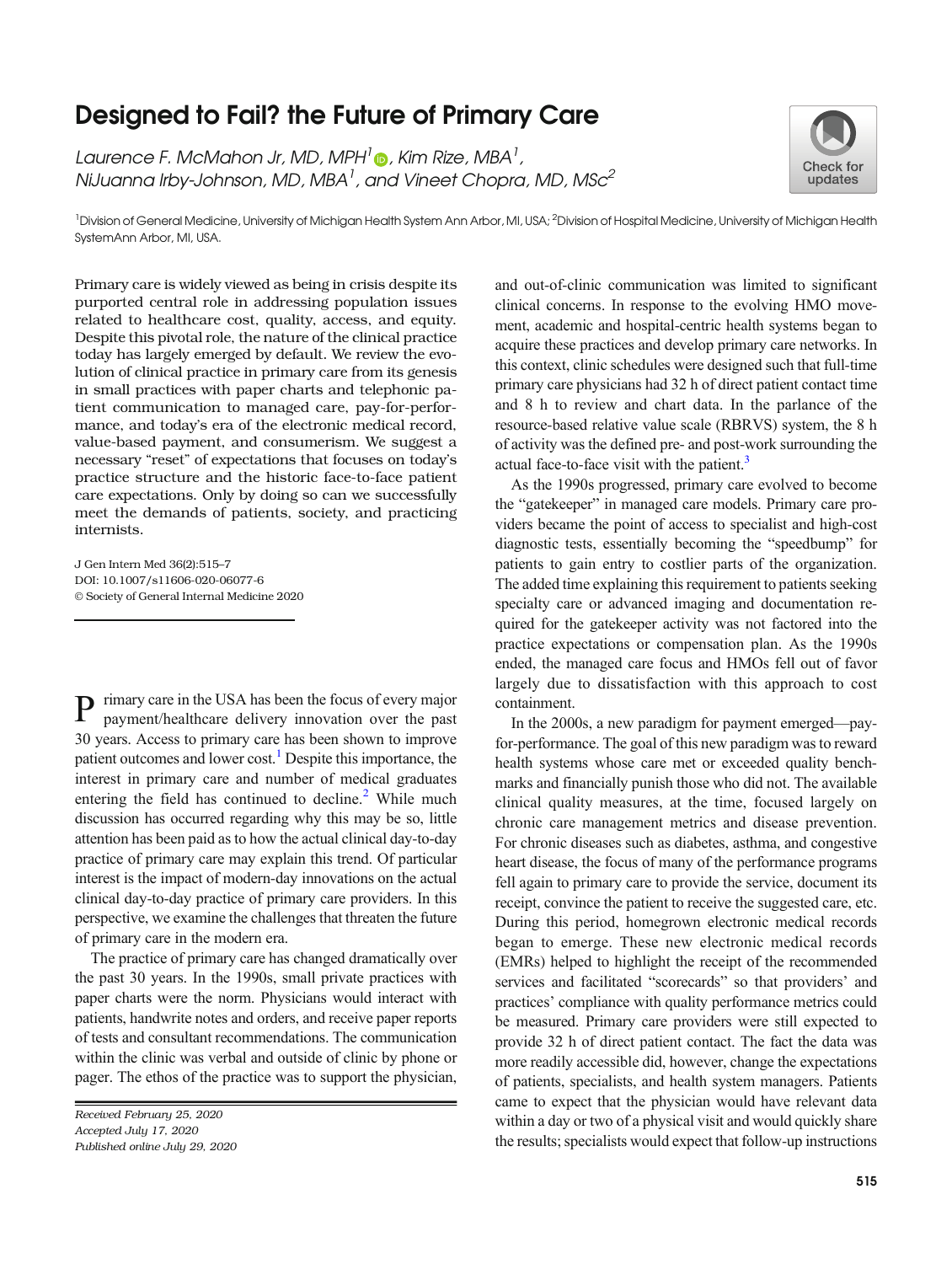could be transmitted directly to the primary care provider, and they would follow the plan and contact patients accordingly; and finally, managers had objective pay-for-performance metrics that could be used to benchmark physicians to national data. These heightened expectations and associated work/ documentation and the faster pace of clinical management and communication were added to the existing workload.

In this evolving milieu, the next decade witnessed three paradigm-altering "innovations" that inexorably changed primary care clinical practice: (1) the modern EMR, (2) valuebased payment, and (3) consumerism. As the structure of the clinical practice of primary care was based on the practice characteristics in the 1990s, these new practice paradigm changes have coalesced to create the perfect storm that imperils the nature of primary care practice.

To understand the impact of the EMR on primary care practice, we analyzed the 2019 "in-basket" activity of our clinical faculty at the University of Michigan to determine the average weekly activity by category of EMR tasks. A full-time primary care faculty member had a total of 390 inbasket tasks per week or 17,542 in-basket tasks per year. These tasks did not occur in isolation; rather, they almost always led to additional work (such as submitting prior authorizations or communicating with specialists). To understand the time commitment these tasks entailed, we surveyed our primary care physicians and asked how much time, to the nearest minute, they spent on in-basket tasks: of 82 clinicians, 56 responded and reported a median time of 1199 min (~ 20 h) per week on these tasks (see Table 1). These findings are not novel: a recent analysis found dramatic differences in the number and type of in-basket tasks by specialty, with primary care having the most tasks per week.<sup>[4](#page-2-0)</sup> However, these findings clearly demonstrate that current allocated clinical hours (32 h of face-to-face clinic time and 8 h of administrative time) are not enough to maintain our current practice. Rather, these tasks represent the substantial time outside of traditional clinic time that is needed to keep up with current primary care practice demands. In a post-COVID era, the amount of virtual work will only increase and parity and accounting for these efforts is now paramount.

Second, value-based payments have required primary care physicians/practices to manage outcomes for which they were not designed. Added to the 31 pay-for-performance metrics in our practice, outcomes, such as the percent of practice patients seen in the ED for a primary care–sensitive condition or the proportion of discharged patients seen within a week, have left primary care physicians spinning. Facilitated by the EMR, primary care has essentially become the "default" decisionmaker for problems from scheduling to payment, with more members of the health system forwarding issues directly to the primary care physician.

Finally, in the service of consumerism, most labs and test results become available to patients when they are posted to the EMR: day or night. The same patient portal is also used by patients to describe new symptoms, expect an opinion without presenting for a physical visit, or request a prior authorization for a medication. These novel ways of communication—while important for patients—have led to increasing virtual care occurring outside of scheduled patient-physician visits. These EMR e-visits necessitate review of records, messaging patients and specialists to coordinate care and review tests. While progress to reward e-visits in the form of relative value units has begun, conceptualization and incorporation of the burden of this work on daily practice has yet to occur.

These practice changes, coupled with heightened consumer expectations, threaten the survival of primary care because workload does not match hours of practice. Consequently, many physicians opt to work part-time, pursue hospital medicine, or join a concierge practice. Fully, 71% of our general internal medicine primary care faculty who have practiced more than 3 years now work part-time! In parallel, a growing proportion of our graduating residents choose hospital

| General medicine                          | No. per<br>year | No. per<br>week | Median time per action<br>(min) | Median time per week<br>(min) | Median time per week<br>(h) |
|-------------------------------------------|-----------------|-----------------|---------------------------------|-------------------------------|-----------------------------|
| Appointment notification                  | 37              | 0.8             |                                 | 0.81                          | 0.01                        |
| CC'd ED encounter                         | 283             | 6.3             |                                 | 12.59                         | 0.21                        |
| Chart completion                          | 197             | 4.4             | 1.5                             | 6.56                          | 0.11                        |
| Communications                            | 2383            | 53.0            |                                 | 105.90                        | 1.77                        |
| Cosign: clinic orders                     | 2698            | 60.0            |                                 | 59.96                         | 1.00                        |
| Cosign: encounter                         | 506             | 11.2            |                                 | 33.72                         | 0.56                        |
| Letter queue                              |                 | 0.1             |                                 | 0.15                          | 0.00                        |
| Message (non-encounter)                   | 441             | 9.8             |                                 | 29.37                         | 0.49                        |
| My open non-visit encounters              | 6               | 0.1             |                                 | 0.13                          | 0.00                        |
| My open visit encounters                  | 963             | 21.4            |                                 | 107.02                        | 1.78                        |
| Patient call encounters                   | 2992            | 66.5            |                                 | 332.46                        | 5.54                        |
| Patient-entered flowsheet                 | 8               | 0.2             |                                 |                               |                             |
| Patient secure messages                   | 1427            | 31.7            |                                 | 158.52                        | 2.64                        |
| Result notes                              | 55              | 1.2             |                                 | 2.45                          | 0.04                        |
| Results                                   | 3434            | 76.3            | 3.5                             | 267.07                        | 4.45                        |
| R <sub>x</sub> request                    | 1755            | 39.0            | 2                               | 78.01                         | 1.30                        |
| R <sub>x</sub> response                   | 94              | 2.1             | $\overline{c}$                  | 4.19                          | 0.07                        |
| <b>Transcriptions</b>                     | 257             | 5.7             | $\mathbf{0}$                    |                               |                             |
| Total general medicine per<br><b>CFTE</b> | 17,542          | 390             | 40                              | 1199                          | 20                          |

Table 1 Electronic Medical Record Tasks per Week